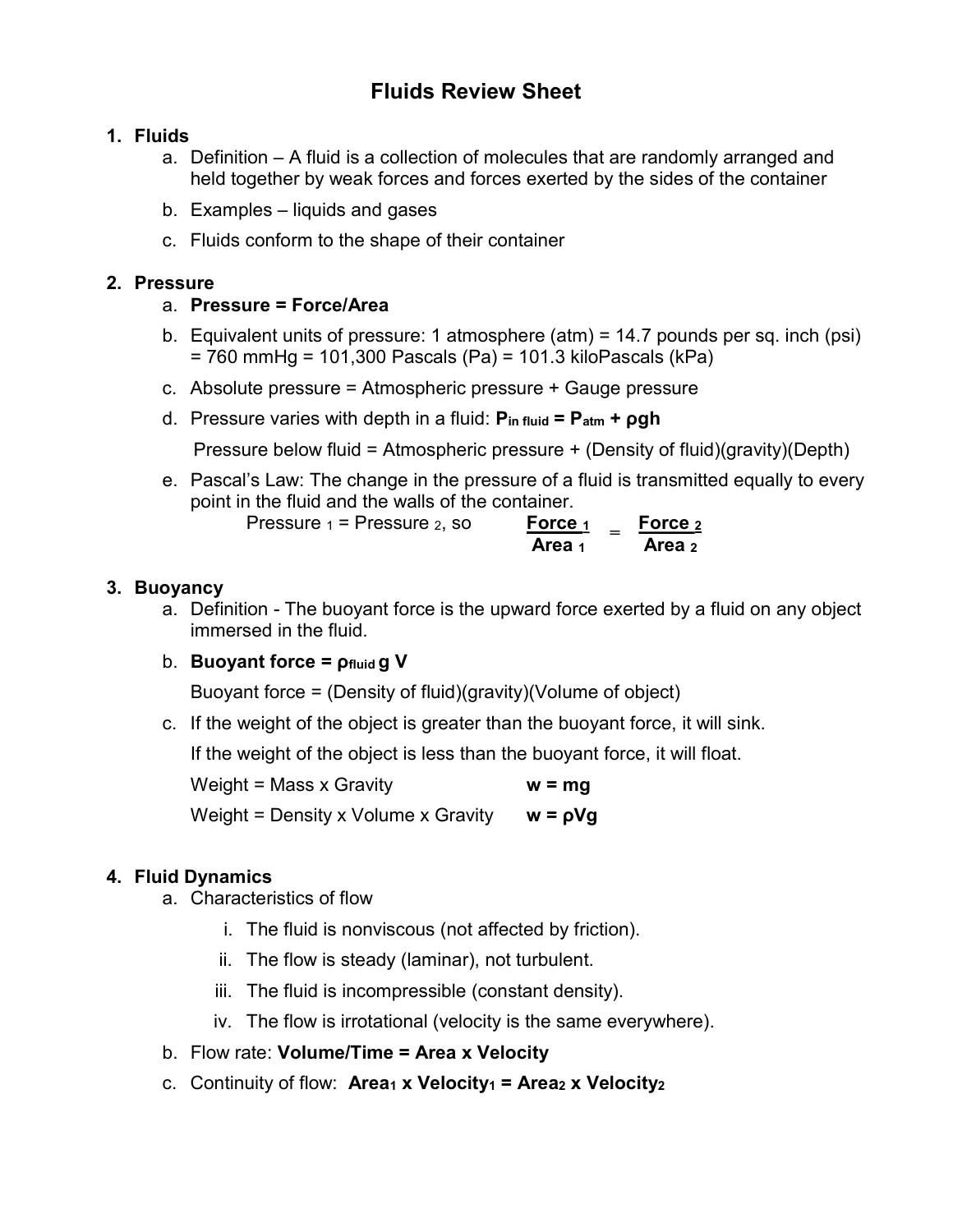#### d. Bernoulli's Equation

## i. Equation:  $P_1 + \frac{1}{2} \rho v_1^2 + \rho g h_1 = P_2 + \frac{1}{2} \rho v_2^2 + \rho g h_2$

Pressure<sub>1</sub> + ½(Density)(Velocity<sub>1</sub>)<sup>2</sup> + (Density)(gravity)(Height) = Pressure<sub>2</sub> + ½(Density)(Velocity<sub>2</sub>)<sup>2</sup> + (Density)(gravity)(Height)

- ii. Applications
	- 1. Spray bottle
	- 2. Flow of liquid from a tank
	- 3. Flow measured by a Venturi tube
	- 4. Affects path of a spinning ball



- e. Coanda Effect A flowing fluid tends to follow the contours of a curve
	- i. Application
		- 1. Use for designing AC diffusers
		- 2. Used for designing "leaf-free" gutters
		- 3. Creates lift on an airplane wing

#### 5. Real Fluids

- a. Real fluids are viscous. Viscosity is the resistance to flow.
- b. The flow in pipes and channels is affected by friction.
- c. The flow velocity decreases where the fluid touches the sides.